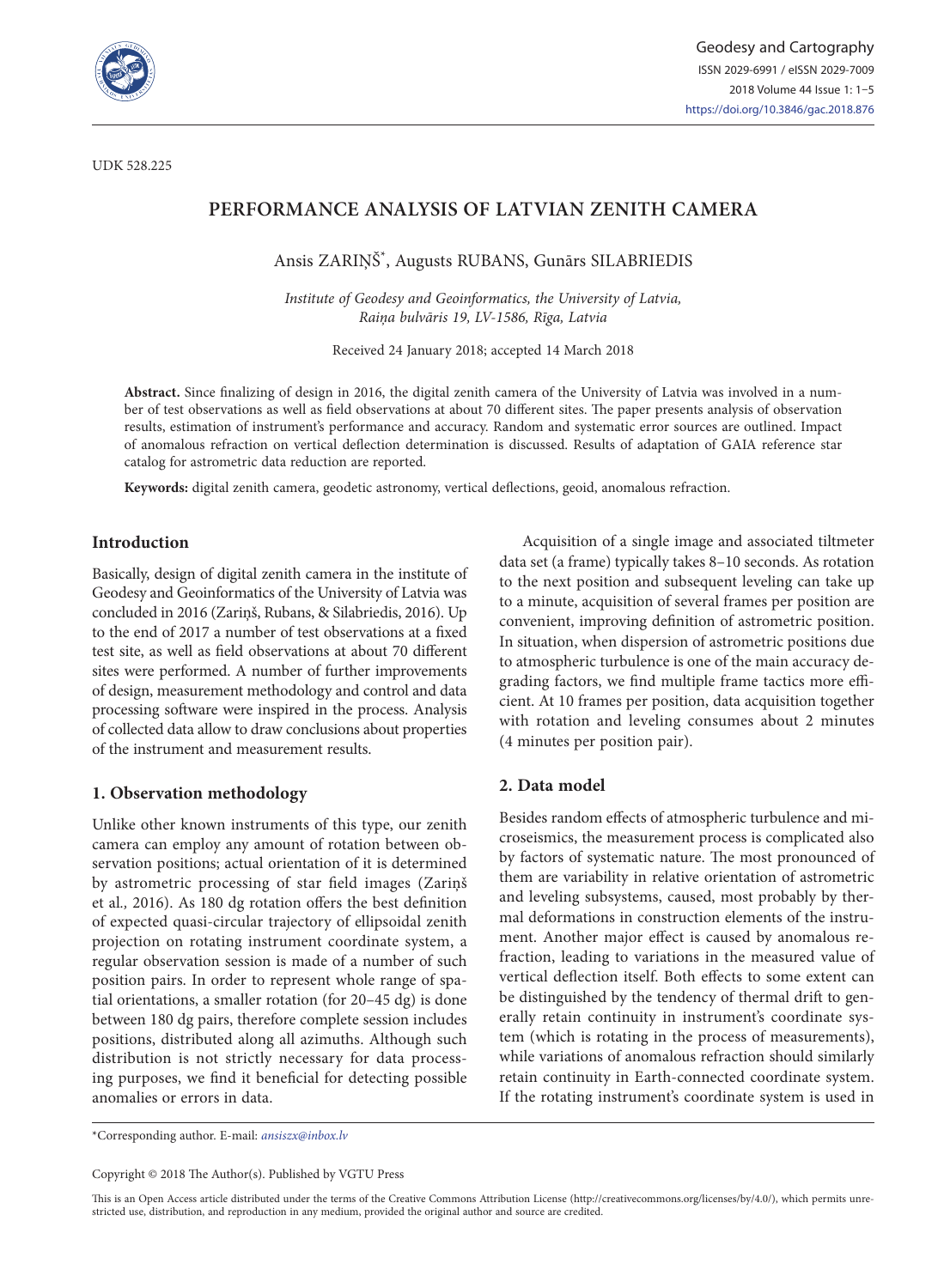calculations, at least in limited time intervals thermal drift can be approximated by model (1). It describes dependence of projections *X*, *Y* of ellipsoidal zenith to CCD image on image orientation azimuth A and time dT:

$$
X = x_0 - \sin A \times \xi + \cos A \times \eta + dT \times \dot{X},
$$
  
\n
$$
Y = y_0 + \sin A \times \eta + \cos A \times \xi + dT \times \dot{Y}.
$$
 (1)

Here *X*, *Y* are already corrected for residual tilt according to (1) in (Zariņš *et al.,* 2016); ξ and η are North-South and East-West components of vertical deflection; *X* and *Y* represent drift speed components.

As in reality the drift is not a linear function of time, accuracy of model (1) deteriorates with increasing of represented time interval.

Although variations of vertical deflection value can be introduced in model (1) as well, attempts to do so using similar linear time dependency did no lead to conclusive



Figure 1. Results of sample session as function of time: a) star position and tiltmeter reading rms for a frame; b) model approximation rms for different data windows; c) drift *X* component evaluation; d) drift *Y* component evaluation; e) vertical deflection η component evaluation; f) vertical defection ξ component evaluation; e) ambient temperature. Size of data window (number of positions) shown by different colors for b) to f)

results – probably, due to more complicated nature of this variability and shorter linearity time.

As a result of above variabilities, increase of the number of observed positions (represented time interval) makes model approximation residual rms gradually bigger; obtained model parameter values are averaged. Analysis of a number of observation sessions indicate, that a minimum of about 3 pairs of positions (about 10–12 minutes of time) are needed to reduce effect of random dispersion sources enough for reasonable drift and vertical deflection evaluation. This seems also to be the shortest time period, for which accuracy of vertical deflection determination is enough to notice effects of anomalous refraction (systematic changes of vertical deflection value over time). Consequently, short sessions with small modeling errors do not have enough data points to average out random fluctuations, mainly of atmospheric turbulence origin. Therefore, some compromise session duration have to be used. Besides, in any case observations should be carried out as fast as possible to minimize impact of thermal drift and maximize time resolution.

#### **3. Data analysis**

In order to evaluate random dispersion, thermal drift and identify possible anomalous refraction effects, observation data for a number of sessions was processed using moving time interval windows of 4 sizes: 2, 6, 12 and 24 positions (containing 10 frames each), corresponding to time intervals of 4, 12, 24 and 48 minutes. For each window parameters of approximating model (1) were calculated.

In general, properties of the results for all sessions were similar, differing mainly in parameter values due to diverse atmospheric conditions, temperature variances, wind and microseismics levels. Analysis of results hereafter is provided on an example of one of the longest uninterrupted sessions (June 17, 2017), consisting of 1050 frames in 106 positions, over time interval of 3.5 hours. Graphical representation of results is given on Figures 1, 2 and 3.



Figure 2. Position of corrected zenith point on CCD (orientation arbitrary) for 6 consecutive positions around minute 180 of sample session. Consecutive frames connected by line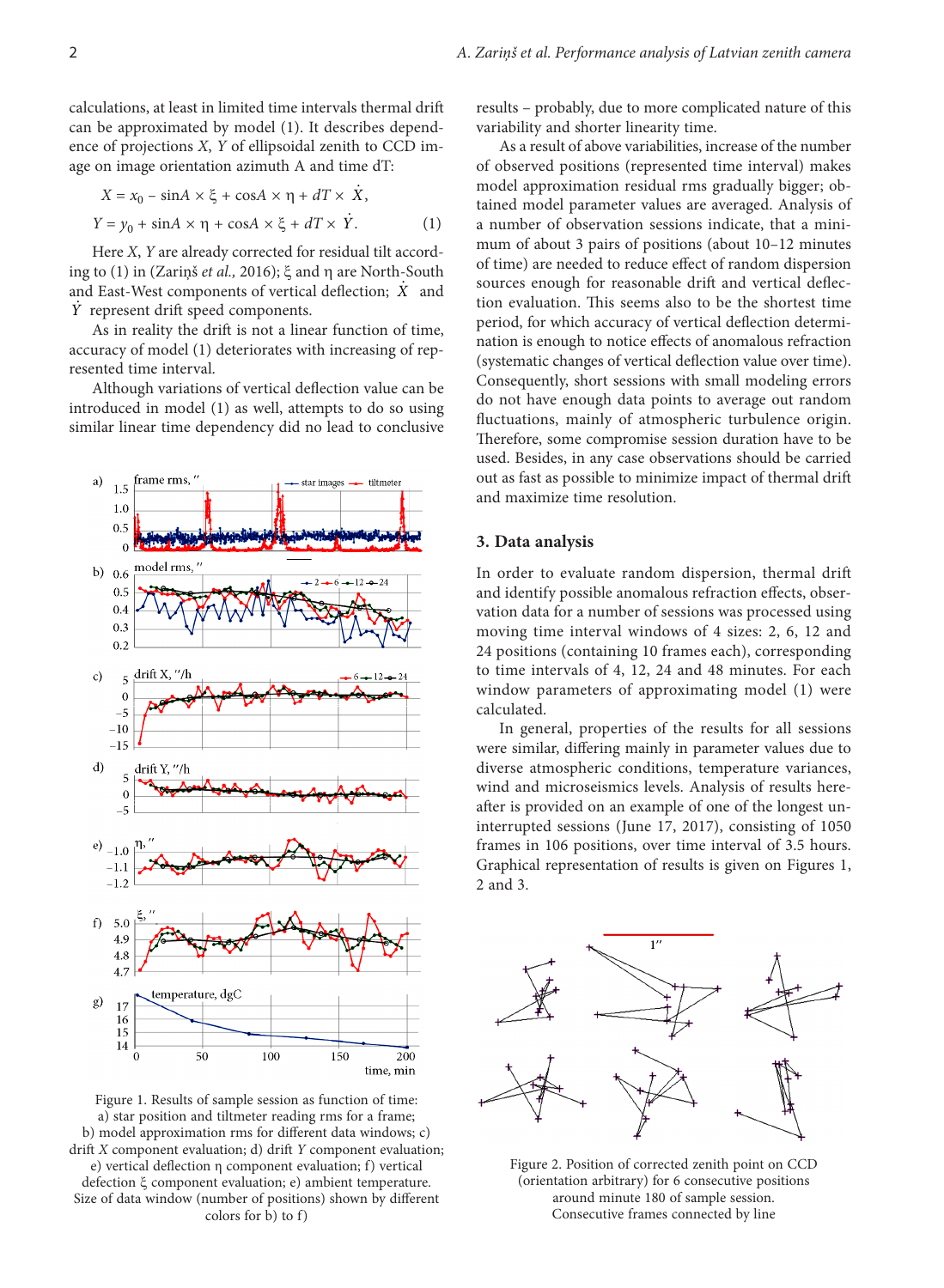

Figure 3. Vertical deflection determination results at the test site within a year. Each point represent averaged result of about 40 minutes long session

# **3.1. Frame**

Frame data consists of a star field image and a set of tiltmeter measurements, made during exposure and a few seconds before and after it. The sample session data contained 30–50 star images and 30–60 tiltmeter readings per frame. Star image CCD coordinates were fitted to respective coordinates in reference star catalog using least squares approximation by 6-parameter transformation model; CCD coordinates of astrometric zenith point for the mid-exposure time moment were calculated. Tiltmeter measurements were approximated using linear time dependency; residual tilt for the mid-exposure time moment was calculated – to be applied as correction to zenith point CCD coordinates according to formulas (1) in (Zariņš et al., 2016).

Atmospheric turbulence effect on star images together with discrete nature of images (with pixel size close to 1") seem to be dominating dispersion sources for astrometric model. Star residual rms (Figure 1a, blue) is typically between 0.2" and 0.6" (see also Figure 4), can be slightly changing during the session, both increasing (as in the sample session), or decreasing. Reasons of this changeability are not apparent, probably changes in atmosphere properties might be involved.

Microseismics level (Figure 1a, red) generally tend to be below a few tens of milliarcseconds, except some cases of nearby heavy transport influence (flashes on Figure 1a, for instance, are caused by passing of trains along 0.5 km distant railway line). Even then, microseismics are averaged over the frame duration and practically no effect of microseismics flashes on star and model approximation rms can be found.

At such tiltmeter readings and individual star rms levels, and at 30–50 stars per frame, estimated zenith point coordinate dispersion should be well below 0.1". In reality, however, frames taken at a position each 8 seconds, show much bigger scattering of corrected zenith positions, than could be expected at sub-0.1" dispersion (Figure 2). Dispersion rms for 10 frames of a position typically is 0.2" to 0.5", amplitude of scattering can exceed 1". Generally, the nature of scattering is quite random, although some back-and-forth patterns can be noticed, suggesting presence of oscillatory components with periods in seconds to tens of seconds. Presumably, origin of this scattering lays in the same atmospheric fluctuations, as responsible for image scintillation, albeit of lower frequencies, bigger spatial scale and smaller amplitude of image displacement. At still bigger temporal and spatial scale that same effect is known as anomalous refraction.

# **3.2. Model**

As it should be expected, model approximation rms (Figure 1b) for the shortest 2-position (4 minutes) window is the smallest, with little drift and anomalous refraction effects to accommodate. Model residual values for it are close to single position case (as on Figure 2).

Model approximation accuracy deteriorates with increase of window duration, especially if variations of thermal drift or anomalous refraction are present. Thermal drift influence is dominating, for amplitude of anomalous refraction effect is limited to a few tenths of arcsecond and only slightly influences model approximation accuracy in comparison with thermal drift variability effects, easily exceeding arcsecond at the beginning of sessions, when cooling down of the instrument still continues.

In majority of sessions model approximation rms noticeably decreases towards the end of session. We attribute this effect mainly to decrease of thermal expansion effects with more thorough adapting of the instrument to environment temperature and slower environment temperature change later in night. Possibly, also atmospheric turbulence somewhat calms down, making variations of refraction smaller. Such effect is sometimes noticed in frame star image residuals (but not always – in sample session, for instance, star rms is rather increasing towards the end of session (Figure 1b), possibly indicating difference in behavior of high and low frequency components of turbulence).

#### **3.3. Drift**

As anticipated, short duration data window does not provide reliable thermal drift estimation. Two position (4 minutes) drift estimates are very inconsistent, with dispersion significantly exceeding average value. Apparent source of such instability seems to be abovementioned dispersion of frame zenith projections within a position – 0.5" variability within 2 minutes from position to position means 15 "/h random component in drift calculations; 2-position drift variations of such amplitude are common. Random component for 6-position (12 minutes) data window is much smaller (Figure 1c and d), but still noticeable; for 12-position (24 minutes) window systematic trends already dominate over random component. 24-position (48 minutes) window is clearly over-averaged. Consequently,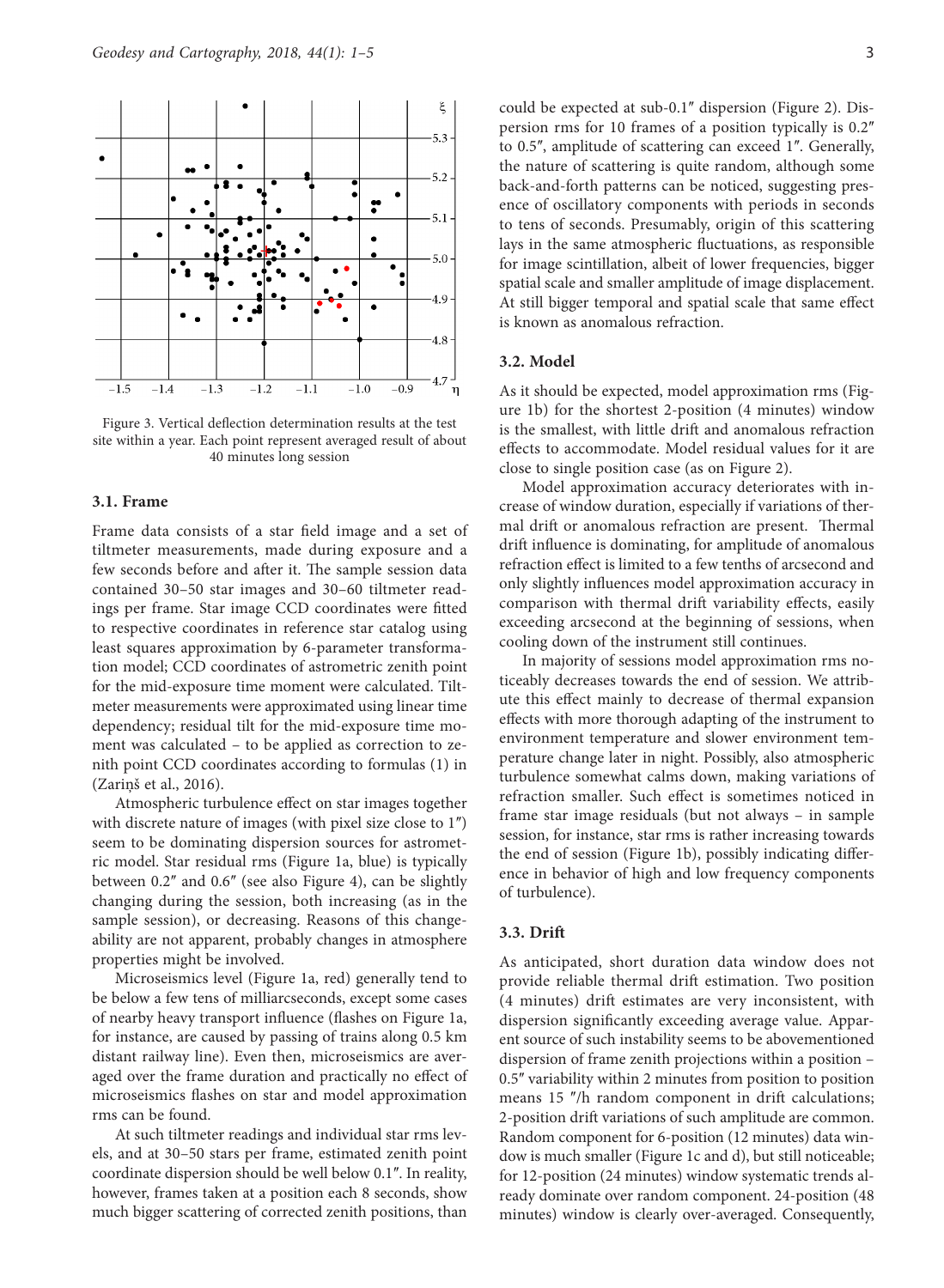some structure of drift can be resolved starting with 10–20 minute temporal resolution. Drift speed variations with characteristic periods from tens of minutes to about one hour are surely present. Common trend is big drift values at the start of session, especially early in the night, when environment rapidly cools down, or if instrument is not properly cooled before session. With time, drift rapidly decreases, finally stabilizes at some value (typically a few arcseconds per hour), depending on ambient temperature behavior.

## **3.4. Vertical deflection components**

Alike drift, also vertical deflection component estimation (Figure 1e and f) is not consistent for 2-position data window, possessing random component of the same amplitude as for frame zenith projections within a position – up to about  $0.5$ ". 6-position (12 minutes) solutions as well retain some random component, although presence of semi-systematic changes of longer periods (probably mostly of anomalous refraction origin, however some instrumental effects cannot be completely ruled out) is apparent. For longer duration data windows semisystematic variability component dominates or is overaveraged. Consequently, same as for drift, some structure of vertical deflection component dependence on time can be resolved starting with 10–20 minute temporal resolution. Such variability so far has been found in practically all measurement sessions with sufficient duration. If the target is acquisition of true vertical deflection values, presence of variability in measurement results (whatever it's cause) imposes limitations to accuracy – in an observation session of limited duration we get value representing only that duration. Our present impression is, that for acquisition of momentary value of vertical deflection duration of data window is optimal at 20–30 minutes; accuracy of such result can reach 0.05". However, longer sessions (possibly, many sessions, distributed over time interval, spanning several years) are necessary to estimate temporal properties of measured values; momentary value can deviate from the true value for as much as 0.1"-0.3", as observations at a test site over a year demonstrate (Figure 3). For instance, the sample session's results (red points on Figure 3) are offset for about 0.15" from the average value for the test site (red cross).



Figure 4. Distribution of reference star residual rms for a session of 300 frames – comparison of GAIA and NOMAD catalogs

## **3.5. Anomalous refraction**

Variations of vertical deflection value, found in zenith camera measurements, with high probability can be attributed to anomalous refraction effects (Hirt, 2006; Hirt & Seeber, 2008; Hirt, Bürki, Somieski, & Seeber, 2010). Contribution of anomalous refraction is present in practically every measurement set, adding some offset from true vertical deflection value to results for sessions of limited duration. As Figure 1e and f indicate, variability of this offset can reach 0.15" even during a few hours; in (Hirt, 2006) very similar properties of variability are found.

The obvious presence of relatively short-period (tens of minutes) vertical deflection variations might suggest responsibility of a local mechanism – like topography interaction with low-altitude atmospheric processes. Attempts to correlate these variations to larger scale (tens to hundreds of kilometers) atmospheric pressure gradient did not show conclusive results. However, possibility of long-period (days or more, up to seasonal or even semipermanent) anomalous refraction effects cannot be ruled out. More thorough long-term observations in several test locations might give better insight in this issue. Probably, simultaneous observations with several adjacent instruments would be an efficient method to distinguish instrument-attributed variations from changes in measured quantity itself and find the spatial properties of anomalous refraction effects.

## **4. GAIA catalog**

In September 2016 the first release of GAIA astrometric reference star catalog was published (Lindegren et al., 2016). It includes astrometric positions for majority of stars up to magnitude 20 with a few milliarcsecond accuracy (better than milliarcsecond for magnitude <11.5), offering substantially improved performance in astrometric calculations. A subset of GAIA catalog was adapted for use in zenith camera data processing. As anticipated, comparison with previously used NOMAD (consisting, for our purposes, mainly of USNO-B data of magnitude up to 14) showed improvement in rms of star position residuals in a frame for about 0.1" (Figure 4). In addition, the long tail of distribution, present for NOMAD, is no more there for GAIA, suggesting presence of considerable number of inaccurate data in NOMAD. Besides, systematic differences for up to 0.15", depending on right ascension of zenith point and, apparently, reflecting systematic older catalog errors, were found. Hence we now use GAIA and have recalculated all old data with it.

# **Conclusions**

Analysis of zenith camera observations in the test site as well as a number of field observations indicated good accordance to expected operational and accuracy properties of the instrument. Adaptation of the new GAIA reference star catalog and a number of hardware, software and